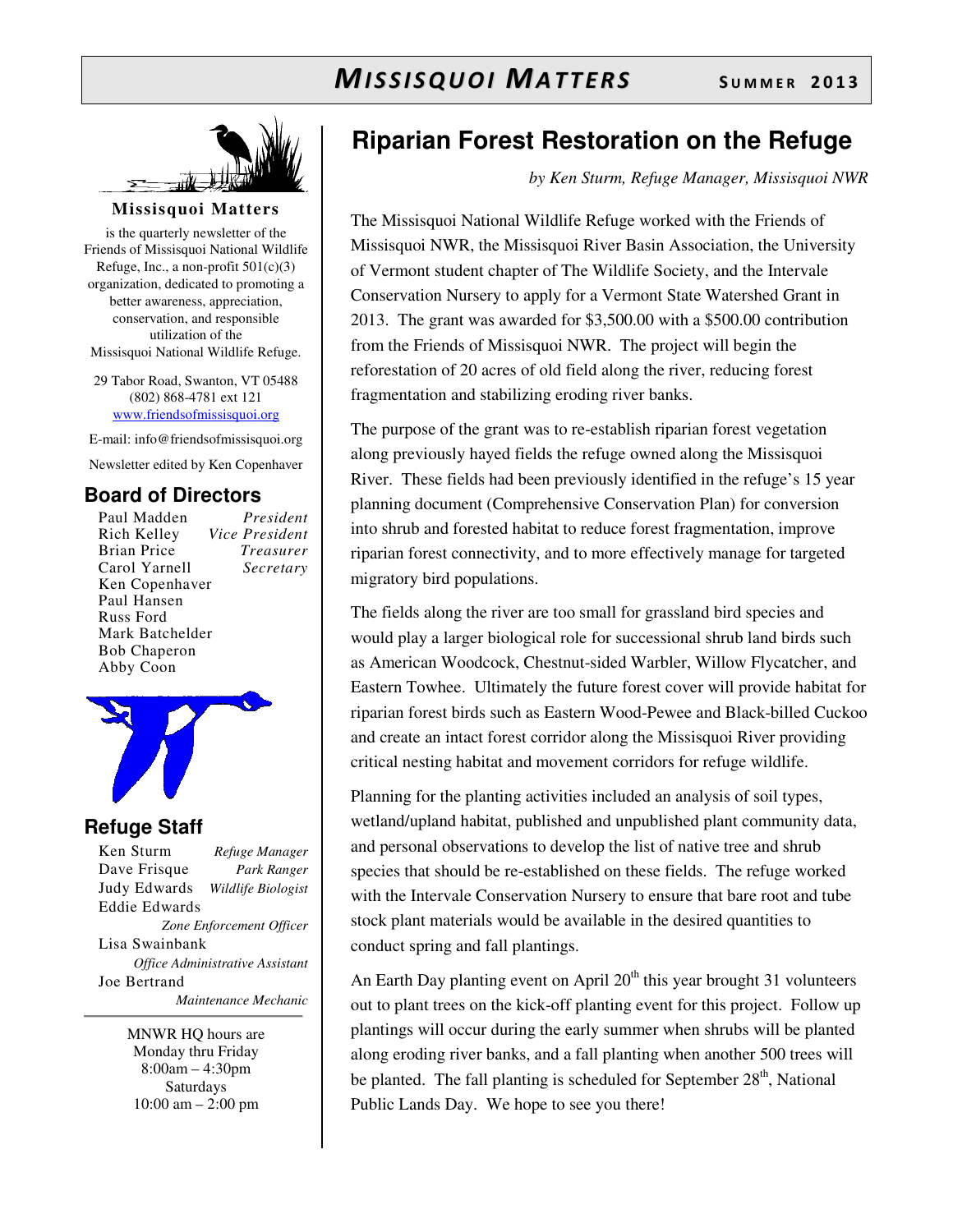## **F r i e n d s N e w s**

## **Friends Present Photography Workshop**

### By Mark Batchelder, Friends board member

The Friends of Missisquoi National Wildlife Refuge presented a Photography Workshop at the Refuge Visitors Center on Saturday, May 11, 2013. A total of 14 photographers attended to receive comprehensive instruction on how to select cameras and settings to improve their photography skills. Presenters Robert Chaperon Jr, Dave Schmoll, and Mark Batchelder explored a wide variety of camera settings and how best to use them to accommodate the ever-changing conditions encountered in outdoor nature and wildlife photography. Instruction included a live demonstration of depth of field and the effects of shutter speed.

Along with the technical aspects of photography, the workshop also covered principles of composition. Photos were used to illustrate how best to compose a scene in order to create a pleasing and balanced effect. For example, the photographic principles of using leading lines and the "rule of thirds" were presented.

For anyone who could not make it to this class, another presentation is being planned for a later date. Other topics that may be explored include an in depth look at filters and lenses and their use for creative effects.

The refuge is a fantastic place to bring your camera and capture special moments in time. The goal of this project is to encourage more people to get out and enjoy the trails and capture some of the beauty of this unique place to share with others. Please join us on the first Saturday of each month at 9:00 AM for a guided Nature and Photography walk where one or more leaders will be available to provide guidance and answer your photography questions. Our next outing is Saturday, June 1 -- so mark your calendars and bring a friend. Hope to see you there!

## **Volunteers Work with Refuge on Green Up Day.**

### by Robert Chaperon, Friends board member

Twelve volunteers together with refuge staff filled a dumpster with accumulated trash along the Missisquoi River Delta. Green Up Day is an annual event at Missisquoi NWR. Volunteers from IBM and Green Mountain Coffee Roasters helped refuge staff by foot and by boat along the Missisquoi River picking up trash. The refuge's location at the very end of a large watershed results in an abundance of trash each spring. Thanks to these hard-working volunteers we are able to keep up with the accumulated debris each year and improve the refuge.

## **Refuge and Friends Hold Successful IMBD Celebration**

### by Ken Copenhaver, Friends board member

On Saturday, May 18, the Refuge and The Friends held another successful International Migratory Bird Day celebration. The weather was perfect, turnout was good, and birds were in abundance. Participants split up into two boat trips and two bird walks. After several hours of counting every bird they could see or hear, the groups returned for a lunch of pizza and tallied their sightings into a record 101 species!

Dr. Rosalind Renfrew then presented a fascinating program on bird migration in general, and on her ground-breaking Bobolink research in particular. Through her research, she has documented the migration paths of Bobolinks and has identified threats to their habitats in their breeding territories, in their migration stop-overs, and in their wintering territories. Her topic was of particular interest to the audience because of the thriving Bobolink population on the refuge.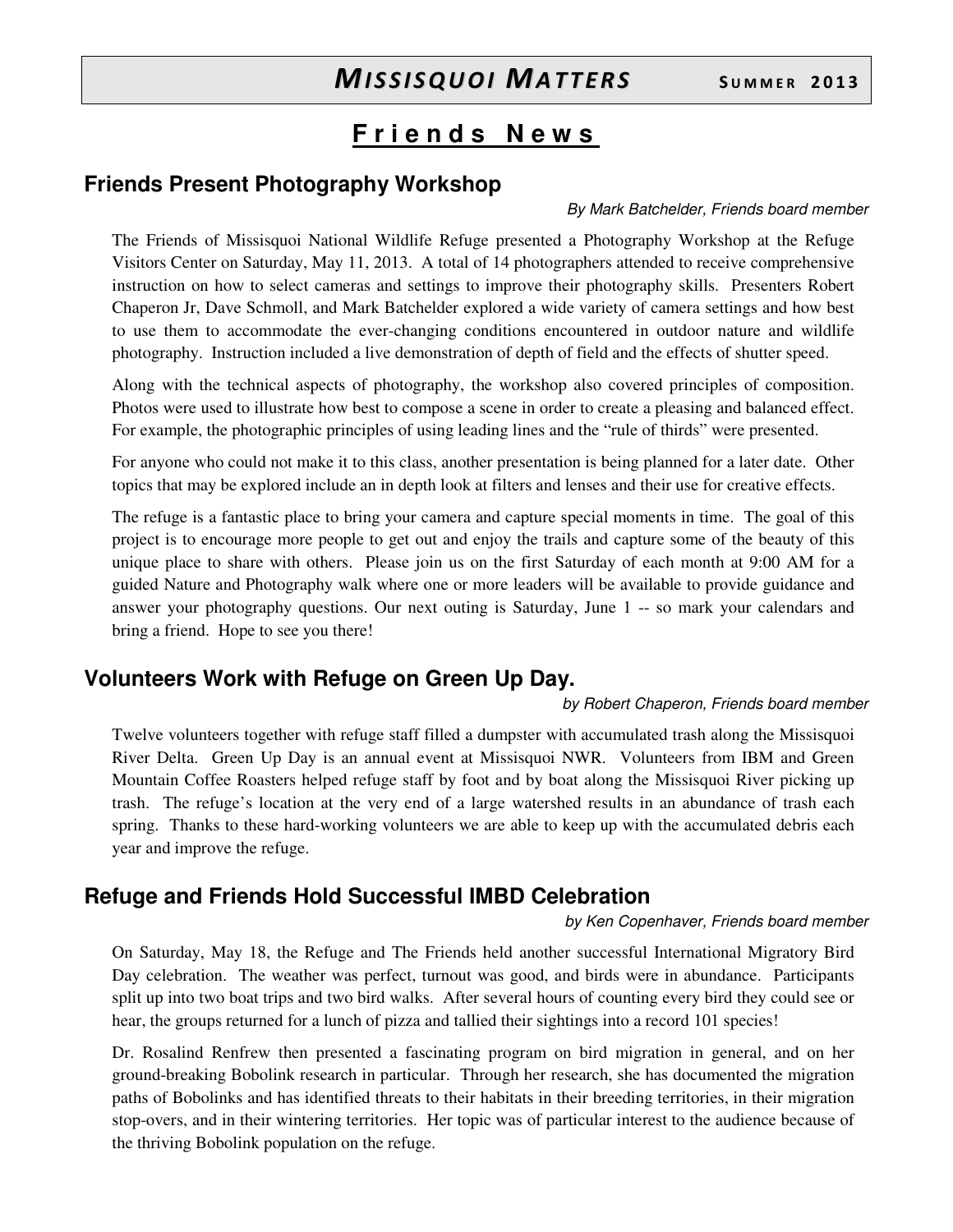

# Summer Activities Schedule at Missisquoi National Wildlife Refuge

29 Tabor Rd. Swanton, VT 05488

### All programs and tours are free, but registration is required where noted.

### Kids Fishing Derby Saturday June 22, 8:00 AM to 1:00 PM

The annual Kids Fishing Derby is scheduled for Saturday, June 22, 2013. The derby will take place along Macs Bend Road beginning at Louie's Landing boat launch located approximately 3 miles from Swanton Village on RT. 78. There is no fee to participate. Night crawlers will be provided. All participants are advised to bring a lawn chair, blanket, pail, or something similar to sit on because the riverbank is well vegetated, and while most areas will be mowed, stubble, sticks, cut grass, and similar scattered materials will remain along the riverbank. Food and prizes will be provided by many generous sponsors.

Youngsters ages 15 years and younger are asked to pre-register by calling the refuge office at 802-868- 4781. All children must be accompanied by an adult.

## Ditch Pickle Classic **Saturday & Sunday June 29 & 30**

The Ditch Pickle Classic is Lake Champlain's exclusive "catch-photo-release" bass tournament specifically for fly anglers. Fish caught by DPC anglers are measured, photographed, and promptly returned to the same waters where they were caught, drastically reducing any chances of immediate or delayed mortality.

This is a not-for-profit event intended to shed positive light on the tremendous resource that is Lake Champlain. The DPC is open to all ages and skill levels. Individual entry fees are \$30 per person or \$60 per team of two. All competitors will take home an official DPC T-shirt and further proceeds will help initiate a monofilament recycling program at select Lake Champlain access areas.

A post-event BBQ/Awards Ceremony will be held at the Missisquoi National Wildlife Refuge Visitor Sneter on Tabor Rd. in Swanton. Prizes are awarded for several categories thanks to our sponsors including Green Mountain Troutfitters, Vermont Fly Guys, Fly Fish Journal, Rock River Rods, Applegate Farms, Jackson Kayaks, and many more!

Details about the 2013 Ditch Pickle Classic can be found at www.DPCVT.com and on the DPC Facebook page at http://www.facebook.com/#!/DitchPickleClassic?fref=ts

### Junior Waterfowl Hunter Training Program Saturday August 17, 8:00 AM to 4:00 PM

The Junior Waterfowl Hunter Training Program is offered to youngsters 12 to 15 years of age who have an adult waterfowl hunter to serve as a mentor. The program is a joint educational effort of the U.S. Fish and Wildlife Service, the Vermont Fish and Wildlife Department, the Vermont Chapter of Ducks Unlimited, the Sportsman's Club of Franklin County, and volunteers. The program instructs beginning hunters in the knowledge and skills to become responsible, respected individuals who strive to learn about the species being hunted and to become knowledgeable in firearms safety, hunter ethics, and wildlife conservation. Those who complete the training will be eligible for blind sites on the refuge during waterfowl season.

Instruction will begin at 8:00 AM at the Franklin County Sportsman's Club on Route 36 (Maquam Shore Road) in St. Albans. The training session will be held rain or shine, so please dress appropriately.

To register for this year's program, please call the refuge headquarters at 802-868-4781.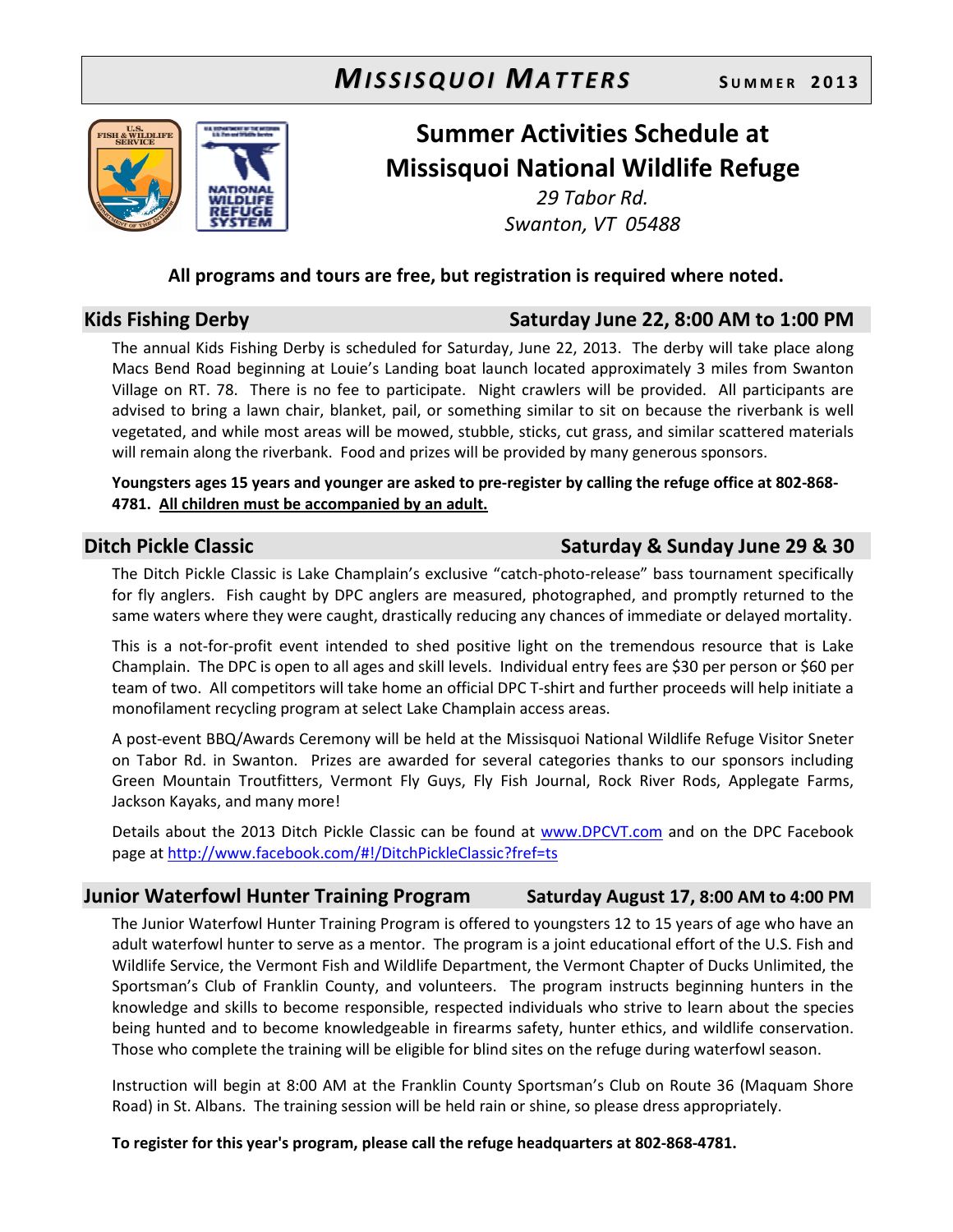### Monthly Nature/Photography Walks 1  $1<sup>st</sup>$  Saturday of each month, 9:00 am to 11:00 am

Join Friends of Missisquoi NWR members Joe Belanger, Mark Batchelder, and Bob Chaperon for nature/photography walks on various refuge trails, held the first Saturday of each month. Registration is not required. The schedule for the next three months is:

- June 1: Stephen Young Marsh Trail. Meet at the parking lot on Tabor Rd, about a mile past the refuge headquarters and across the road from the marsh.
- **July 6: Maquam/Black Creek Trail.** Meet at the parking lot located on Rte 78 approx. 2  $\frac{1}{2}$ miles west of Swanton.
- Qugust 3: Old Railroad Passage Trail. Meet at the parking lot on Tabor Rd, about a mile past the refuge headquarters and across the road from the Stephen Young Marsh.

### Monthly Bird Monitoring Walks 3 3<sup>rd</sup> Saturday of each month, 8:00 am to 10:00 am

Friends of MNWR members Ken Copenhaver and Julie Filiberti will lead bird monitoring walks year-round on various refuge trails on the third Saturday of each month. The purpose of the walks is to gather longterm data on the presence of birds, their abundance, and changes in populations. Observations will be entered into the Vermont eBird database where data is stored by the Cornell Lab of Ornithology and the National Audubon Society. These walks are appropriate for all levels of birders and provide a wonderful opportunity to learn about birds throughout the seasons. After 39 months of walks we have recorded 127 species of birds. Registration is not required. The schedule for the next three months is:

- June 15: Old Railroad Passage Trail. Meet at the parking lot on Tabor Rd, about a mile past the refuge headquarters and across the road from the Stephen Young Marsh.
- **July 20: Maguam/Black Creek Trail.** Meet at the parking lot located on Rte 78 approx. 2  $\frac{1}{2}$ miles west of Swanton.
- August 17: Jeep Trail. Meet at the Louie's Landing boat access area. We will drive in to the trail head at Mac's Bend.

To check for any schedule changes or additions, visit the Friends website at www.friendsofmissisquoi.org and click on the "Calendar."

## FRIENDS OF MISSISQUOI NATIONAL WILDLIFE REFUGE

## Bi-monthly Board Meeting

## Wednesday, July 10, 2013 at 6:30 pm

### At the Refuge Headquarters

Members are always welcome to attend.

Come and see what the board is planning and contribute your ideas.

### Next meeting: September 11, 2013 at 6:30 pm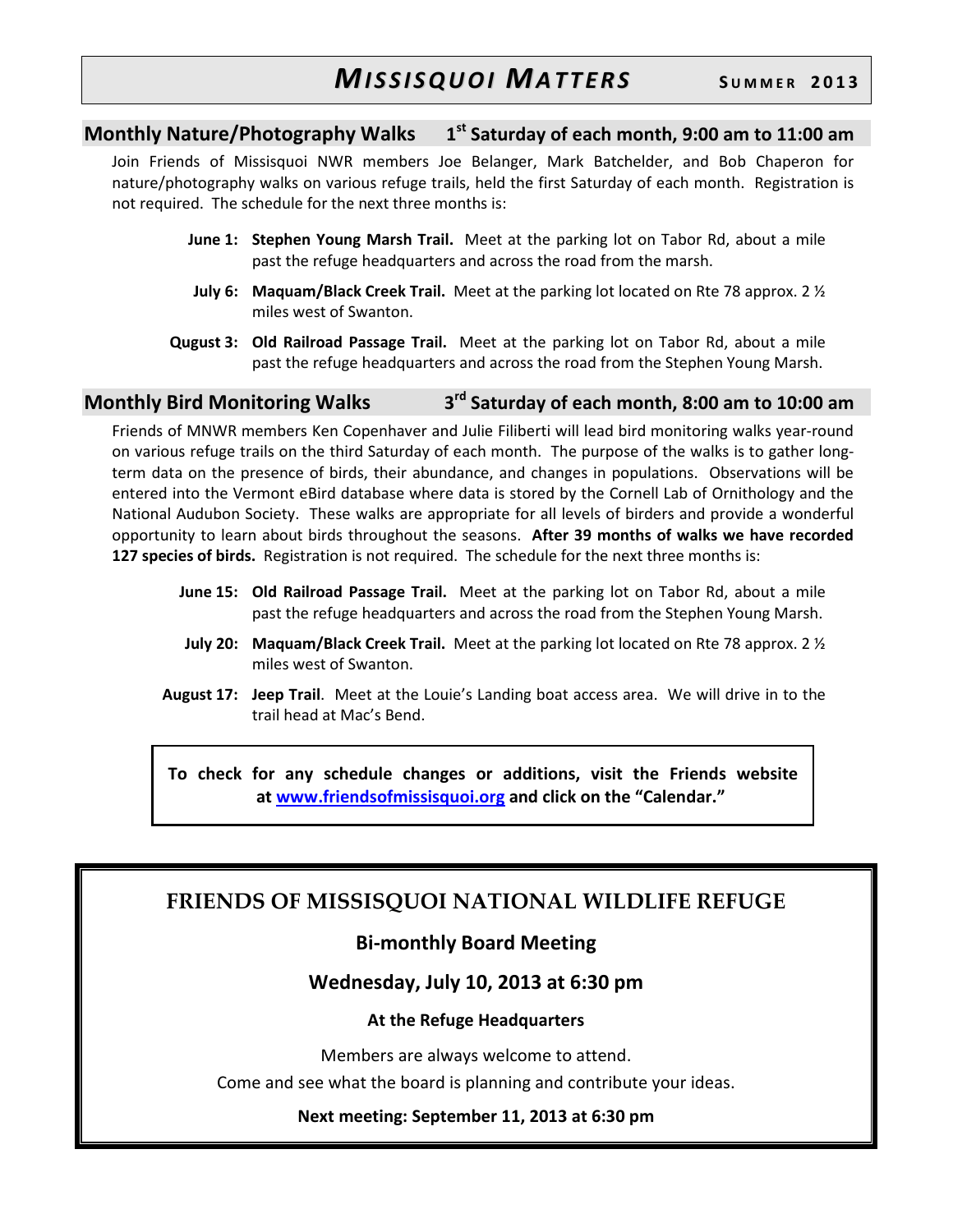# **Manager's Musings: Spring Report**

*by Ken Sturm, Refuge Manager, Missisquoi NWR* 

It is once again spring on the Missisquoi National Wildlife Refuge and we are enjoying the abundance and magic that spring brings after the slow and quiet winter months. We are happy to report that the Great Blue Heron rookery on Shad Island is back up and running full tilt after a complete abandonment of the site in the middle of the nesting season last summer, likely due to the presence of a Bald Eagle nest. Although the Shad Island site was slow to be colonized this spring, we now have a robust population of nesting Great Blue Herons again.

And speaking of eagles, we once again find that Missisquoi is becoming a favorite spot for Bald Eagles in Vermont. While it has been common to see juveniles along the river and fishing in the wetlands over the years, the refuge has been a nesting location for eagles since 2011. This year the refuge has two nesting pairs that appear to be doing very well and are hopefully located far enough from the heron rookery to prevent excessive disturbance this year. As always please respect the nesting birds on the refuge and observe all "closed area" signs the refuge installs. These birds are sensitive to disturbance, especially during the nesting season. Linger briefly to take photos or watch their behavior through binoculars and enjoy these amazing birds, but also be aware that your presence never goes unnoticed!

As the refuge staff gears up for another busy field season, we also have to find ways to reduce our activities to save staff time and money. Refuge budgets are reduced again from last year, which affects the number and extent of resource management and public use projects the refuge can complete. Additionally, sequestration has tightened the belt a bit more this year by eliminating any extra hours by refuge staff. These extra hours have often enabled refuge staff offer weekend walks and presentations and attend evening meetings and other public events. To date we have found creative ways to adjust our schedule to avoid canceling popular public events like the fishing derby and the junior waterfowl training program. We hope that we can continue to offer these events and more in the future. Time will tell.

Difficult budget times also require the refuge staff to become increasingly creative about how to achieve management goals with reduced funding. Two great examples of this are happening this year thanks to the Friends of the Missisquoi NWR. The refuge has worked with the Friends to receive two state grants. One grant will help the refuge begin a reforestation project in refuge fields along the Missisquoi River and route 78. Another grant will help the refuge increase our efforts to manage aquatic invasive species, especially water chestnut, this year. Without the support and hard work of the Friends Board, these opportunities would slip through our fingers and prevent the refuge from moving forward on important management projects during lean federal budgets. We look forward to continuing our work with the Friends group to manage grants for these types of projects in the future.

Spring is always a great time to visit the refuge. For one, the black flies aren't out yet! But also we are now seeing all of our migratory songbirds return and start establishing nesting territories. This week yellow warblers and warbling vireos returned with a vengeance, and it's virtually impossible to go on any refuge trail and not hear their songs from the trees and shrubs all around. Take time to explore all the refuge trails (remembering that the Jeep Trail is closed from April 1 to July 31 to protect nesting birds). The refuge trails offer different habitats and different opportunities to observe the diversity of migratory birds nesting in the area. Tag along on one of the monthly bird walks or take advantage of the new nature photography classes being offered by the Friends Group this summer! The refuge is a great place to spend time in all seasons and we look forward to seeing you in the visitor's center and out on the trails!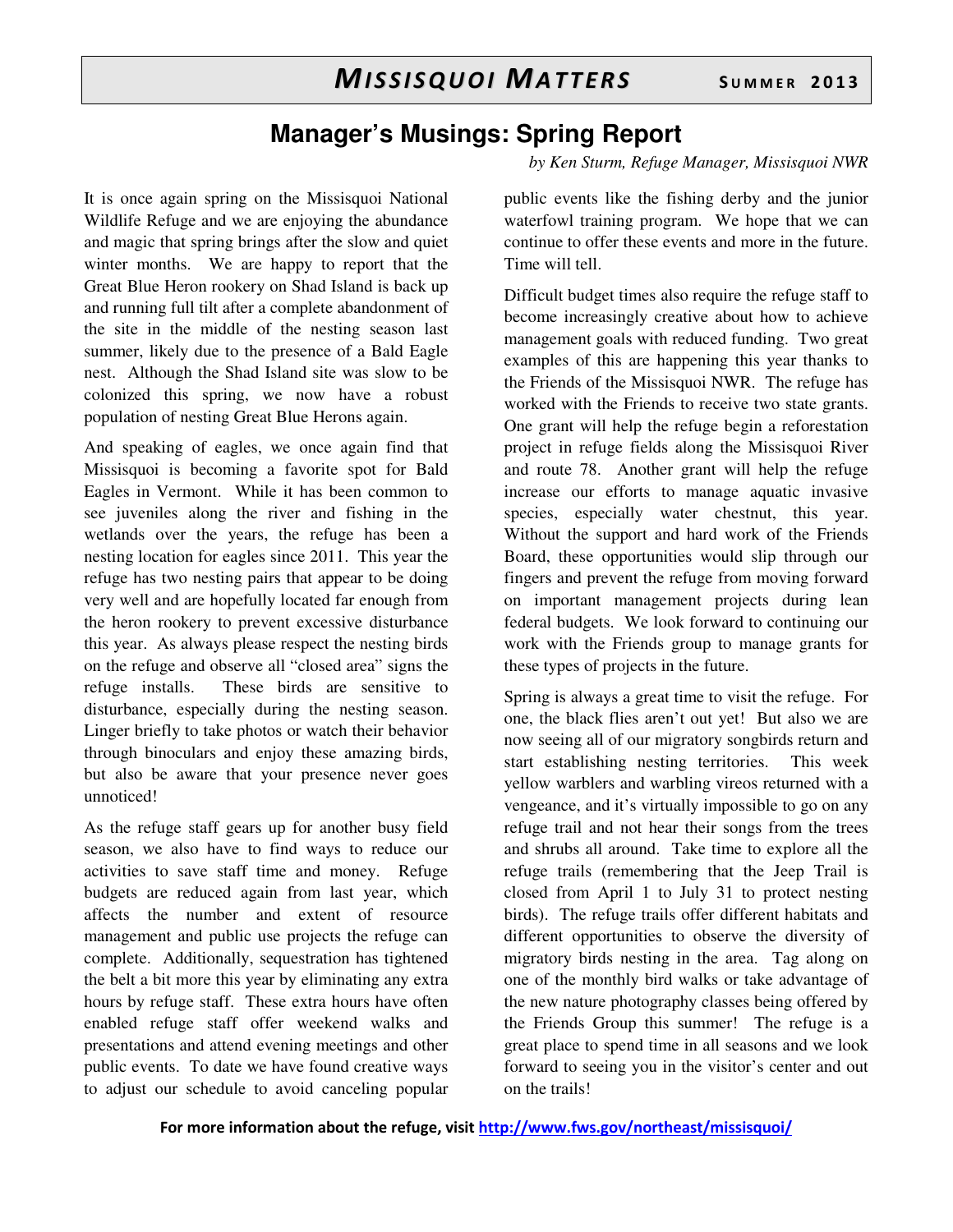## **Marveling at Mussels**

*by Judy Sefchick Edwards, Wildlife Biologist, Missisquoi NWR*

If you think mussels are passive purifiers that live with their shells buried in the sand, then you're not alone. But don't let the outward appearance of these shiny shells fool you. Living submerged beneath the waters of the mighty Missisquoi is not for the faint

of heart. In order to accomplish their mission in life, mussels have become silent masters of masquerade—never revealing the nonstop action, feats of trickery, or high-speed travel that makes their lives anything but boring!

It's true that adult mussels don't usually move much. For the most part, mussels stay in one spot, bury their

anterior end in the river bottom, and leave their posterior end, with 2 siphons, exposed. A muscular "foot" helps them burrow in the mud, and allows them to travel limited distances when disturbances occur, like floods or drought, poor water quality, or predators. But just because mussels aren't moving, doesn't mean they're putting their "foot" up and relaxing! Much to the contrary, these freshwater filters are always working—continuously pumping water in and out of their bodies, sifting out algae, bacteria, and other fine organic matter to improve water quality for themselves and others. Talk about taking a job seriously—some mussels can filter more than a gallon of water a day! That's water purification at its best, and it's all done free of charge.

As if their work ethic wasn't admirable enough, what mussels go through to reproduce is nothing short of amazing. The role of male mussels is pretty straightforward—they release sperm in the water, hoping it will be carried by currents and siphoned in

by female mussels. If it is, the fertilized eggs develop into larvae and remain safely in the gills of the female for two to five weeks. Here's where the story gets fishy: because the larvae are parasitic and need to develop further, they must attach themselves



to a host fish species in order to survive. Not just any old fish will do—for some mussels, the host is limited to just a few species!

With all of the complications in a baby mussel's life, it's a good thing that mother mussels have a few tricks up their shells. Not only do female mussels wait until water

temperature and currents are just right, but some even "go fishing" before they broadcast their brooded larvae into the water column. These maternal mussels display specially-adapted tissues that look like fish prey in order to lure the right fish in. (You can always count on moms to go the extra mile!) Even with this sneaky scheme, the odds are against them. Only 1% of the 30,000 to 2,000,000 larvae released by each female will attach to a suitable host.

If the right fish swims by, lucky larvae clamp onto its gills to begin life anew. What an adventure! Hitchhiking on a fish may be the most exciting time of a mussel's life. Not only are the larvae growing and developing, but it's their one opportunity to travel the underwater world before settling into the sediment as adults. After a few weeks of transformation and exploration, the young microscopic mussels drop off their fish host to begin their independent lives on the river bottom. For some species, that can last up to 50 years or more!